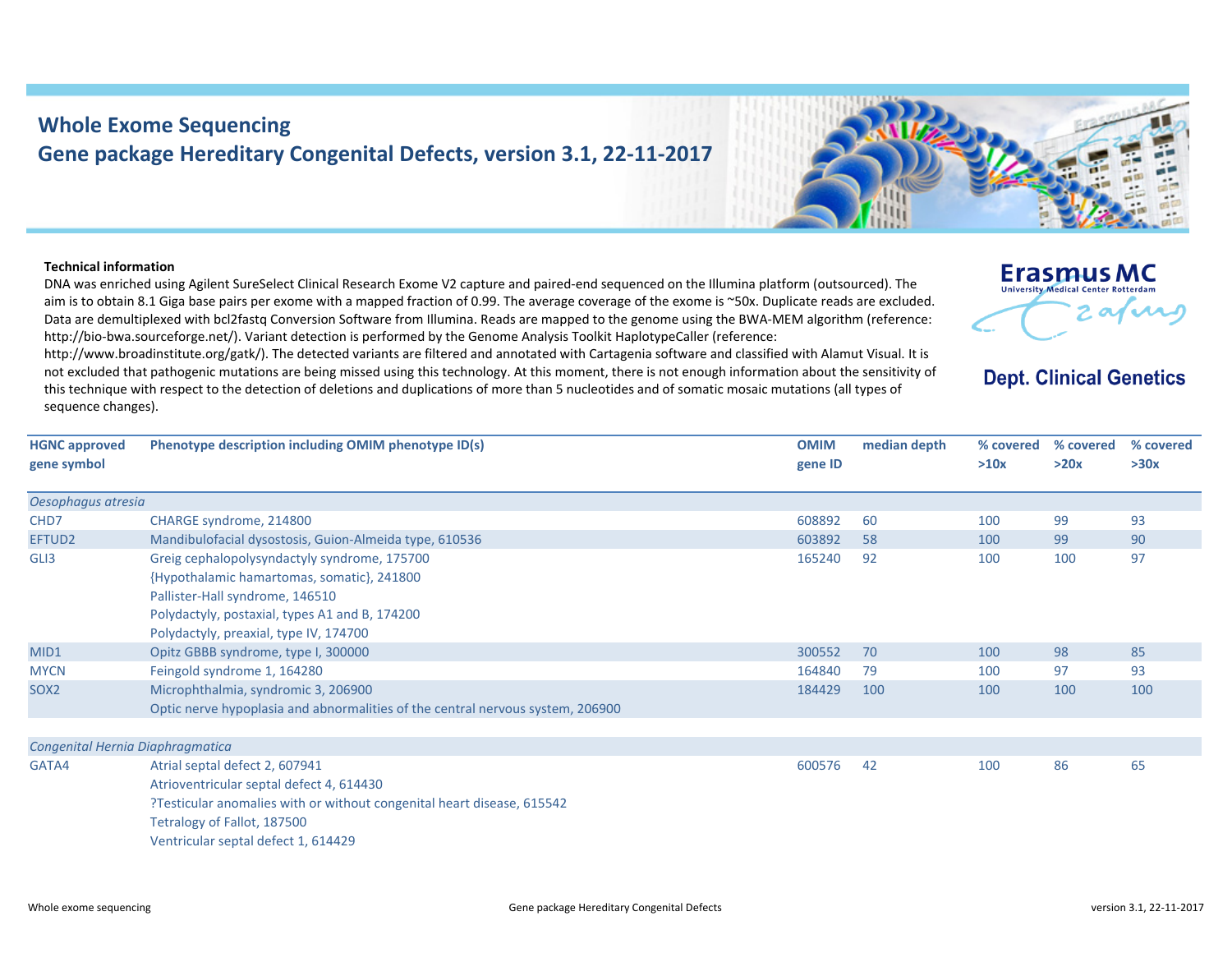| <b>HGNC approved</b><br>gene symbol | Phenotype description including OMIM phenotype ID(s)                                                                                                                                                                                                                                                                                                                                                           | <b>OMIM</b><br>gene ID | median depth | % covered<br>>10x | % covered<br>>20x | % covered<br>>30x |
|-------------------------------------|----------------------------------------------------------------------------------------------------------------------------------------------------------------------------------------------------------------------------------------------------------------------------------------------------------------------------------------------------------------------------------------------------------------|------------------------|--------------|-------------------|-------------------|-------------------|
| GPC3                                | Simpson-Golabi-Behmel syndrome, type 1, 312870<br>Wilms tumor, somatic, 194070                                                                                                                                                                                                                                                                                                                                 | 300037                 | 42           | 100               | 94                | 79                |
| LRP2                                | Donnai-Barrow syndrome, 222448                                                                                                                                                                                                                                                                                                                                                                                 | 600073                 | 47           | 100               | 97                | 84                |
| <b>NIPBL</b>                        | Cornelia de Lange syndrome 1, 122470                                                                                                                                                                                                                                                                                                                                                                           | 608667                 | 50           | 100               | 96                | 80                |
| SMC3                                | Cornelia de Lange syndrome 3, 610759                                                                                                                                                                                                                                                                                                                                                                           | 606062                 | 56           | 100               | 97                | 83                |
| STRA6                               | Microphthalmia, isolated, with coloboma 8, 601186<br>Microphthalmia, syndromic 9, 601186                                                                                                                                                                                                                                                                                                                       | 610745                 | 69           | 100               | 100               | 99                |
| WT1                                 | Denys-Drash syndrome, 194080<br>Frasier syndrome, 136680<br>Meacham syndrome, 608978<br>Mesothelioma, somatic, 156240<br>Nephrotic syndrome, type 4, 256370<br>Wilms tumor, type 1, 194070                                                                                                                                                                                                                     | 607102                 | 80           | 100               | 98                | 96                |
| ZFPM2                               | Diaphragmatic hernia 3, 610187<br>Tetralogy of Fallot, 187500<br>46XY sex reversal 9, 616067                                                                                                                                                                                                                                                                                                                   | 603693                 | 60           | 100               | 100               | 100               |
| <b>Ano-rectal Marformation</b>      |                                                                                                                                                                                                                                                                                                                                                                                                                |                        |              |                   |                   |                   |
| <b>CASK</b>                         | FG syndrome 4, 300422<br>Mental retardation and microcephaly with pontine and cerebellar hypoplasia, 300749<br>Mental retardation, with or without nystagmus, 300422                                                                                                                                                                                                                                           | 300172                 | 42           | 100               | 95                | 69                |
| CCNB1                               | No OMIM phenotype                                                                                                                                                                                                                                                                                                                                                                                              | 123836                 | 42           | 100               | 94                | 77                |
| FAM58A                              | STAR syndrome, 300707                                                                                                                                                                                                                                                                                                                                                                                          | 300708                 | 50           | 81                | 81                | 80                |
| <b>FLNA</b>                         | Cardiac valvular dysplasia, 314400<br>Congenital short bowel syndrome, 300048<br>FG syndrome 2, 300321<br>Frontometaphyseal dysplasia 1, 305620<br>Heterotopia, periventricular, 300049<br>Intestinal pseudoobstruction, neuronal, 300048<br>Melnick-Needles syndrome, 309350<br>Otopalatodigital syndrome, type I, 311300<br>Otopalatodigital syndrome, type II, 304120<br>Terminal osseous dysplasia, 300244 | 300017                 | 79           | 100               | 100               | 100               |
| GLI3                                | Greig cephalopolysyndactyly syndrome, 175700<br>{Hypothalamic hamartomas, somatic}, 241800<br>Pallister-Hall syndrome, 146510<br>Polydactyly, postaxial, types A1 and B, 174200<br>Polydactyly, preaxial, type IV, 174700                                                                                                                                                                                      | 165240                 | 92           | 100               | 100               | 97                |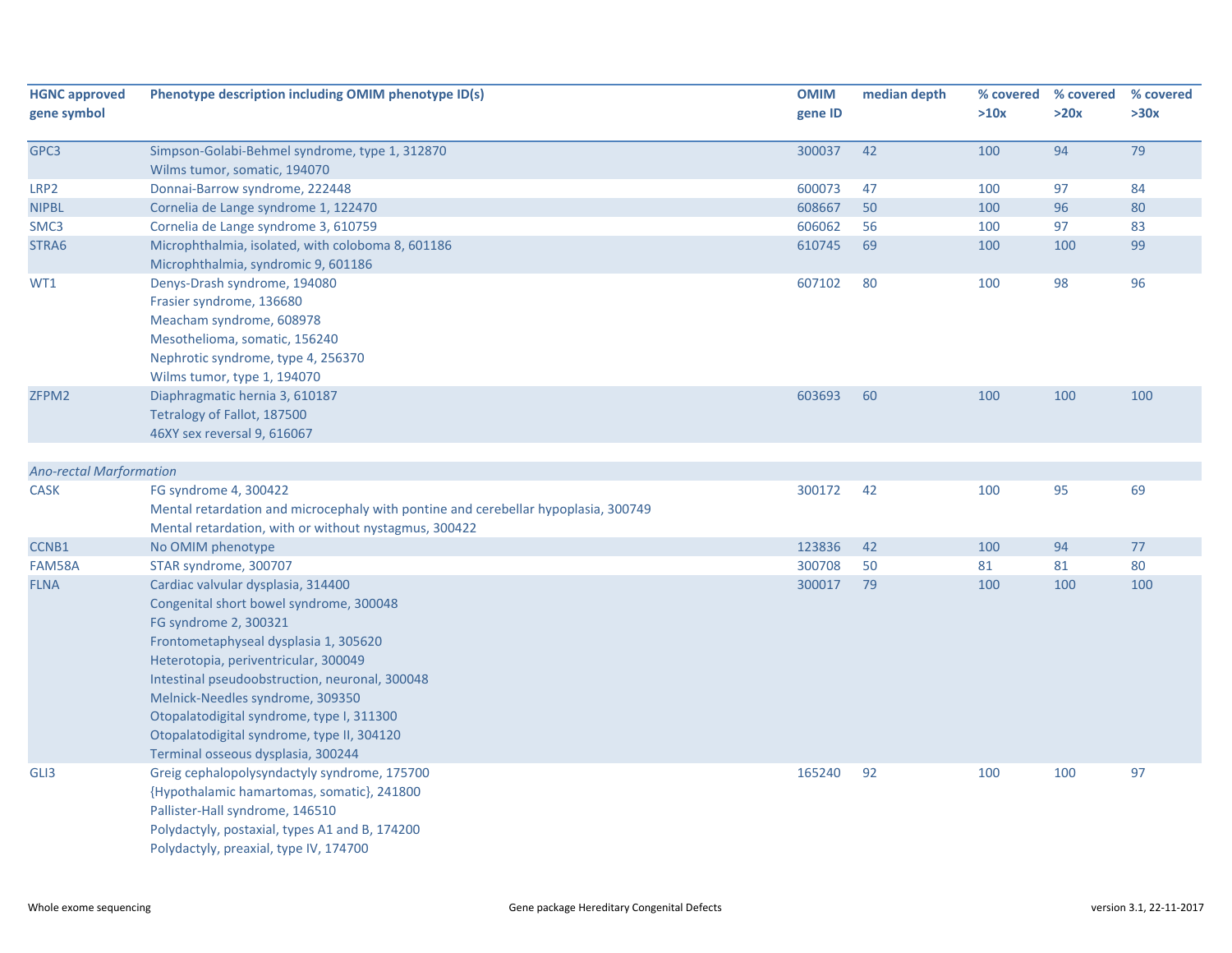| <b>HGNC approved</b> | Phenotype description including OMIM phenotype ID(s)           | <b>OMIM</b> | median depth | % covered | % covered | % covered |
|----------------------|----------------------------------------------------------------|-------------|--------------|-----------|-----------|-----------|
| gene symbol          |                                                                | gene ID     |              | >10x      | >20x      | >30x      |
| JAG1                 | Alagille syndrome 1, 118450                                    | 601920      | 62           | 100       | 100       | 92        |
|                      | ?Deafness, congenital heart defects, and posterior embryotoxon |             |              |           |           |           |
|                      | Tetralogy of Fallot, 187500                                    |             |              |           |           |           |
| KDM6A                | Kabuki syndrome 2, 300867                                      | 300128      | 48           | 100       | 95        | 83        |
| KMT2D                | Kabuki syndrome 1, 147920                                      | 602113      | 97           | 100       | 100       | 99        |
| MED12                | Lujan-Fryns syndrome, 309520                                   | 300188      | 57           | 100       | 100       | 97        |
|                      | Ohdo syndrome, 300895                                          |             |              |           |           |           |
|                      | Opitz-Kaveggia syndrome, 305450                                |             |              |           |           |           |
| MID1                 | Opitz GBBB syndrome, type I, 300000                            | 300552      | 70           | 100       | 98        | 85        |
| MNX1                 | Currarino syndrome, 176450                                     | 142994      | 37           | 80        | 72        | 66        |
| <b>MYCN</b>          | Feingold syndrome 1, 164280                                    | 164840      | 79           | 100       | 97        | 93        |
| NOTCH <sub>2</sub>   | Alagille syndrome 2, 610205                                    | 600275      | 75           | 100       | 100       | 96        |
|                      | Hajdu-Cheney syndrome, 102500                                  |             |              |           |           |           |
| SALL1                | Townes-Brocks branchiootorenal-like syndrome, 107480           | 602218      | 99           | 100       | 100       | 100       |
|                      | Townes-Brocks syndrome 1, 107480                               |             |              |           |           |           |
| SALL4                | Duane-radial ray syndrome, 607323                              | 607343      | 115          | 100       | 98        | 95        |
|                      | IVIC syndrome, 147750                                          |             |              |           |           |           |
| USP9X                | Mental retardation 99, 300919                                  | 300072      | 63           | 100       | 98        | 94        |
|                      | Mental retardation 99, syndromic, female-restricted, 300968    |             |              |           |           |           |
|                      |                                                                |             |              |           |           |           |
| HSCR/CIPO/MMIHS      |                                                                |             |              |           |           |           |
| <b>AAAS</b>          | Achalasia-addisonianism-alacrimia syndrome, 231550             | 605378      | 73           | 100       | 100       | 100       |
| ACTG2                | Visceral myopathy, 155310                                      | 102545      | 61           | 100       | 100       | 98        |
| EDN3                 | Central hypoventilation syndrome, congenital, 209880           | 131242      | 69           | 100       | 100       | 100       |
|                      | {Hirschsprung disease, susceptibility to, 4}, 613712           |             |              |           |           |           |
|                      | Waardenburg syndrome, type 4B, 613265                          |             |              |           |           |           |
| <b>EDNRB</b>         | ABCD syndrome, 600501                                          | 131244      | 69           | 100       | 100       | 99        |
|                      | {Hirschsprung disease, susceptibility to, 2}, 600155           |             |              |           |           |           |
|                      | Waardenburg syndrome, type 4A, 277580                          |             |              |           |           |           |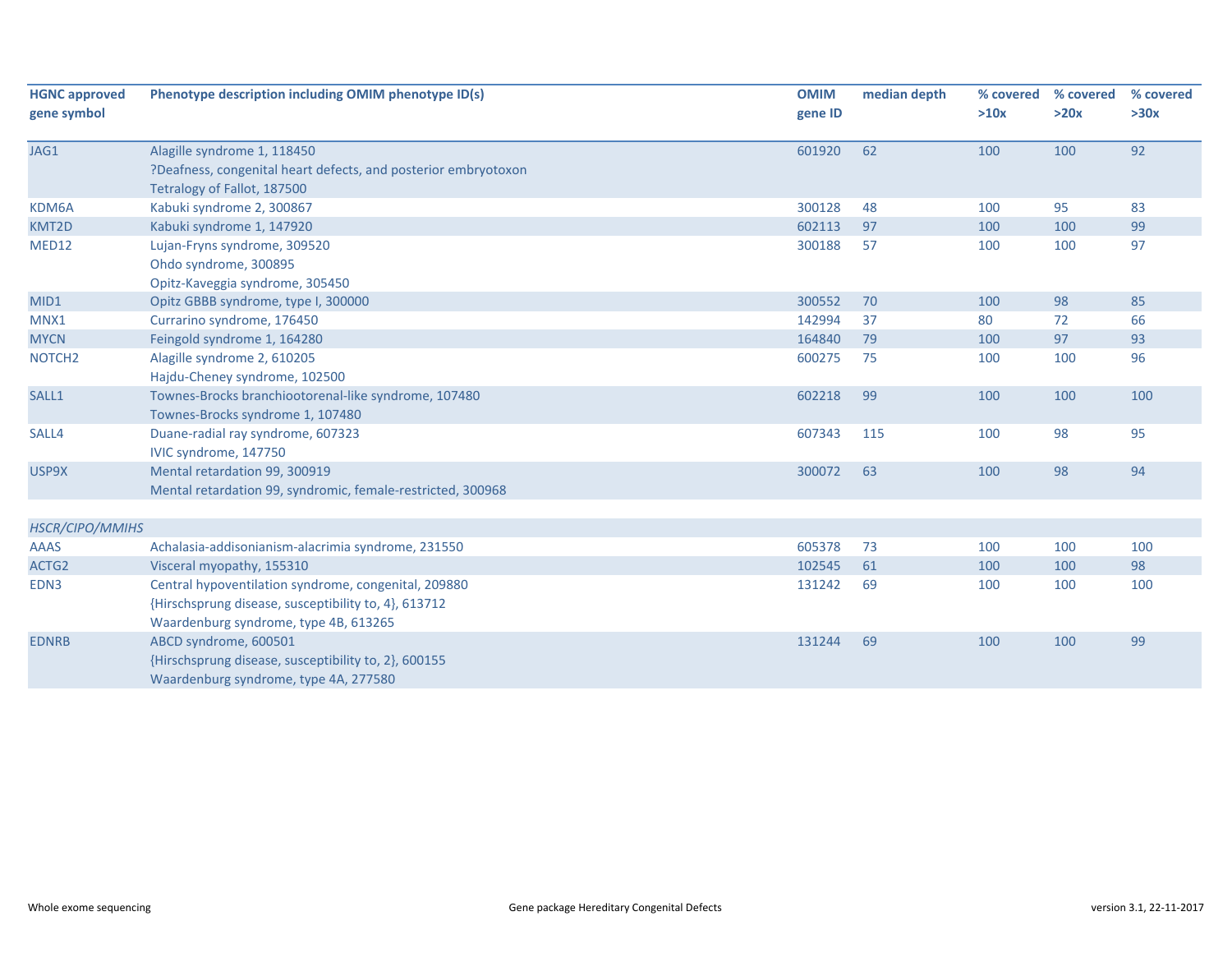| <b>HGNC approved</b> | Phenotype description including OMIM phenotype ID(s)                                       |         | median depth | % covered | % covered | % covered |
|----------------------|--------------------------------------------------------------------------------------------|---------|--------------|-----------|-----------|-----------|
| gene symbol          |                                                                                            | gene ID |              | >10x      | >20x      | >30x      |
| <b>FLNA</b>          | Cardiac valvular dysplasia, 314400                                                         | 300017  | 79           | 100       | 100       | 100       |
|                      | Congenital short bowel syndrome, 300048                                                    |         |              |           |           |           |
|                      | FG syndrome 2, 300321                                                                      |         |              |           |           |           |
|                      | Frontometaphyseal dysplasia 1, 305620                                                      |         |              |           |           |           |
|                      | Heterotopia, periventricular, 300049                                                       |         |              |           |           |           |
|                      | Intestinal pseudoobstruction, neuronal, 300048                                             |         |              |           |           |           |
|                      | Melnick-Needles syndrome, 309350                                                           |         |              |           |           |           |
|                      | Otopalatodigital syndrome, type I, 311300                                                  |         |              |           |           |           |
|                      | Otopalatodigital syndrome, type II, 304120                                                 |         |              |           |           |           |
|                      | Terminal osseous dysplasia, 300244                                                         |         |              |           |           |           |
| KIF1BP               | Goldberg-Shprintzen megacolon syndrome, 609460                                             | 609367  | 66           | 100       | 99        | 91        |
| LMOD1                | No OMIM phenotype                                                                          | 602715  | 89           | 100       | 100       | 100       |
| <b>MYH11</b>         | Aortic aneurysm, familial thoracic 4, 132900                                               | 160745  | 76           | 100       | 99        | 91        |
| <b>MYLK</b>          | Aortic aneurysm, familial thoracic 7, 613780                                               | 600922  | 79           | 100       | 100       | 96        |
| NOS1                 | No OMIM phenotype                                                                          | 163731  | 66           | 100       | 99        | 93        |
| PHOX2B               | Central hypoventilation syndrome, congenital, with or without Hirschsprung disease, 209880 | 603851  | 97           | 100       | 100       | 100       |
|                      | Neuroblastoma with Hirschsprung disease, 613013                                            |         |              |           |           |           |
|                      | {Neuroblastoma, susceptibility to, 2}, 613013                                              |         |              |           |           |           |
| RAD21                | Cornelia de Lange syndrome 4, 614701                                                       | 606462  | 53           | 100       | 99        | 83        |
| <b>RET</b>           | Central hypoventilation syndrome, congenital, 209880                                       | 164761  | 92           | 100       | 100       | 99        |
|                      | {Hirschsprung disease, susceptibility to, 1}, 142623                                       |         |              |           |           |           |
|                      | Medullary thyroid carcinoma, 155240                                                        |         |              |           |           |           |
|                      | Multiple endocrine neoplasia IIA, 171400                                                   |         |              |           |           |           |
|                      | Multiple endocrine neoplasia IIB, 162300                                                   |         |              |           |           |           |
|                      | Pheochromocytoma, 171300                                                                   |         |              |           |           |           |
| <b>SGO1</b>          | Chronic atrial and intestinal dysrhythmia, 616201                                          | 609168  | 46           | 100       | 98        | 86        |
| <b>SOX10</b>         | PCWH syndrome, 609136                                                                      | 602229  | 100          | 100       | 100       | 100       |
|                      | Waardenburg syndrome, type 2E, with or without neurologic involvement, 611584              |         |              |           |           |           |
|                      | Waardenburg syndrome, type 4C, 613266                                                      |         |              |           |           |           |
| ZEB <sub>2</sub>     | Mowat-Wilson syndrome, 235730                                                              | 605802  | 61           | 100       | 100       | 98        |

‐ OMIM release used: 2‐6‐2017

‐ "No OMIM phenotypes" indicates <sup>a</sup> gene without <sup>a</sup> current OMIM association

‐ OMIM phenotypes between "[ ]", indicate "nondiseases," mainly genetic variations that lead to apparently abnormal laboratory test values

‐ OMIM phenotypes between "{}", indicate risk factors

‐ OMIM phenotypes with <sup>a</sup> question mark, "?", before the disease name indicates an unconfirmed or possibly spurious mapping

‐ The statistics above are based on <sup>a</sup> set of 96 samples

‐ Median depth is the median of the mean sequence depth over the protein coding exons (±10bp flanking introns) of the longest transcript

‐ % Covered 10x describes the percentage of <sup>a</sup> gene's coding sequence (±10bp flanking introns) that is covered at least 10x

‐ % Covered 20x describes the percentage of <sup>a</sup> gene's coding sequence (±10bp flanking introns) that is covered at least 20x